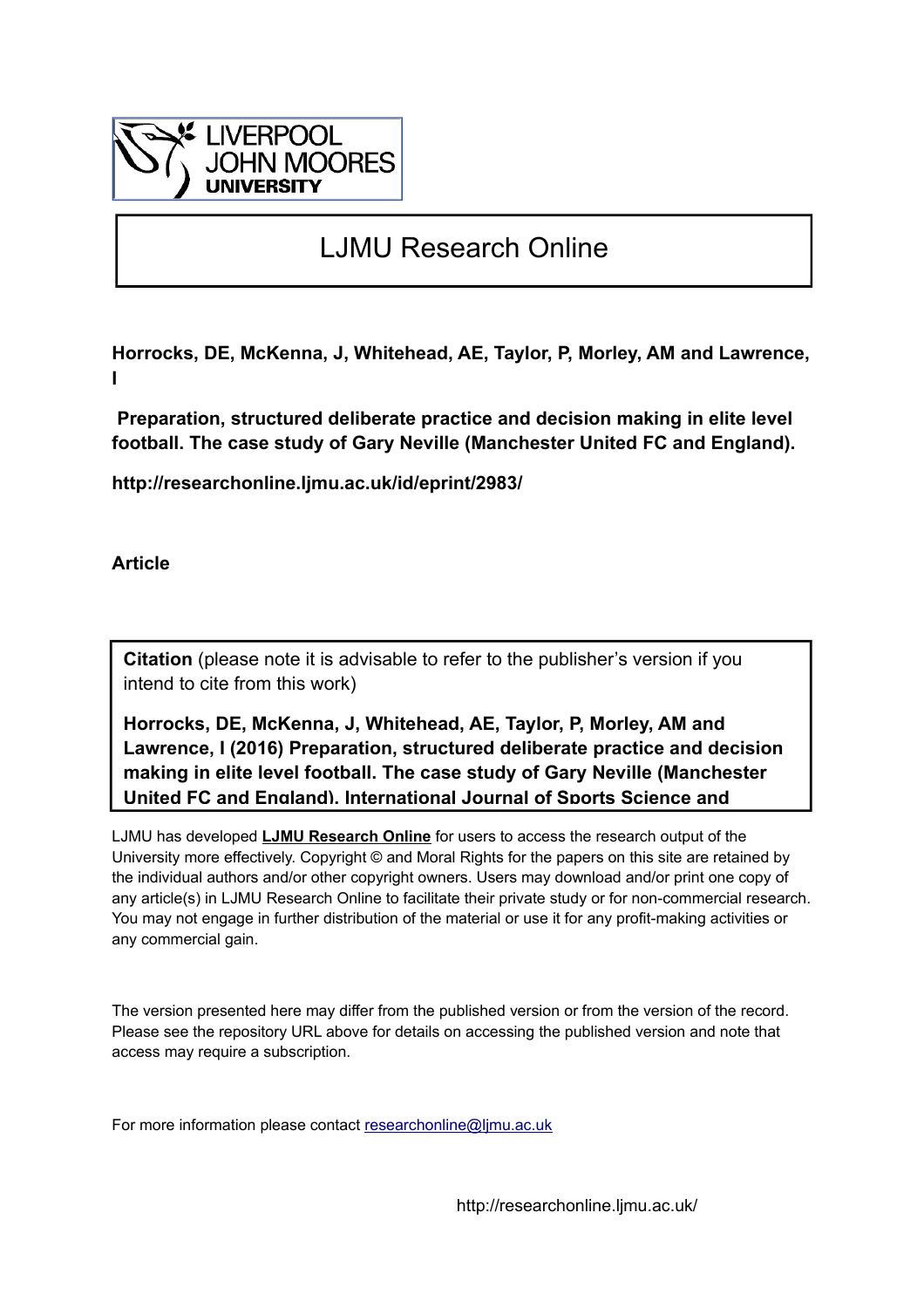**Preparation, structured deliberate practice and decision making in elite level football. The case study of Gary Neville (Manchester United FC and England).** 4 David E Horrocks<sup>1,2</sup>, Jim McKenna<sup>3</sup>, Amy E Whitehead<sup>4</sup>, Paul J Taylor<sup>1</sup>, Andy M Morley<sup>1</sup> and Ian Lawrence<sup>3</sup> <sup>1</sup> 1 School of Psychology, University of Central Lancashire, Preston, PR1 2HE, UK. Email,<br>dhorrocks<sup>2</sup>@uclan ac uk dhorrocks2@uclan.ac.uk International Centre for Football Research, UCFB Burnley and Wembley, UK Institute of Sport, Physical Activity and Leisure, Leeds Beckett University, UK School of Sports Studies, Leisure and Nutrition, Liverpool John Moores University, UK Corresponding author: David E Horrocks, International Centre for Football Research, UCFB Burnley and Wembley, UK. Email: D.Horrocks@ucfb.com. **Abstract** Decision making in elite level sporting competition is often regarded as distinguishing success from failure. As an intricate brain-based process it is unlike other physical processes because it is invisible and is typically only evidenced after the event. This case study shows how an individual achieved great success in elite level professional football through consistent positive decision making on and off the field of play. Through prolonged interviewing, Gary Neville, a player from Manchester United Football Club, explored personal behaviours, the structure and activities of deliberate practice and his professional choices in match preparation. His career-long devotion to purposeful organised practice was focused on cognition, physical preparation, context-relative physical action and refined repetition to optimise his mental comfort while enhancing his match day performances. This approach was underpinned by diligent personal and collective organisation and by concerted action. Results provide an insight into the categorical nature of his deliberate practice, sport-specific information processing and match-based decision making. At the operational level his process was mediated by a complex mental representation of on-going and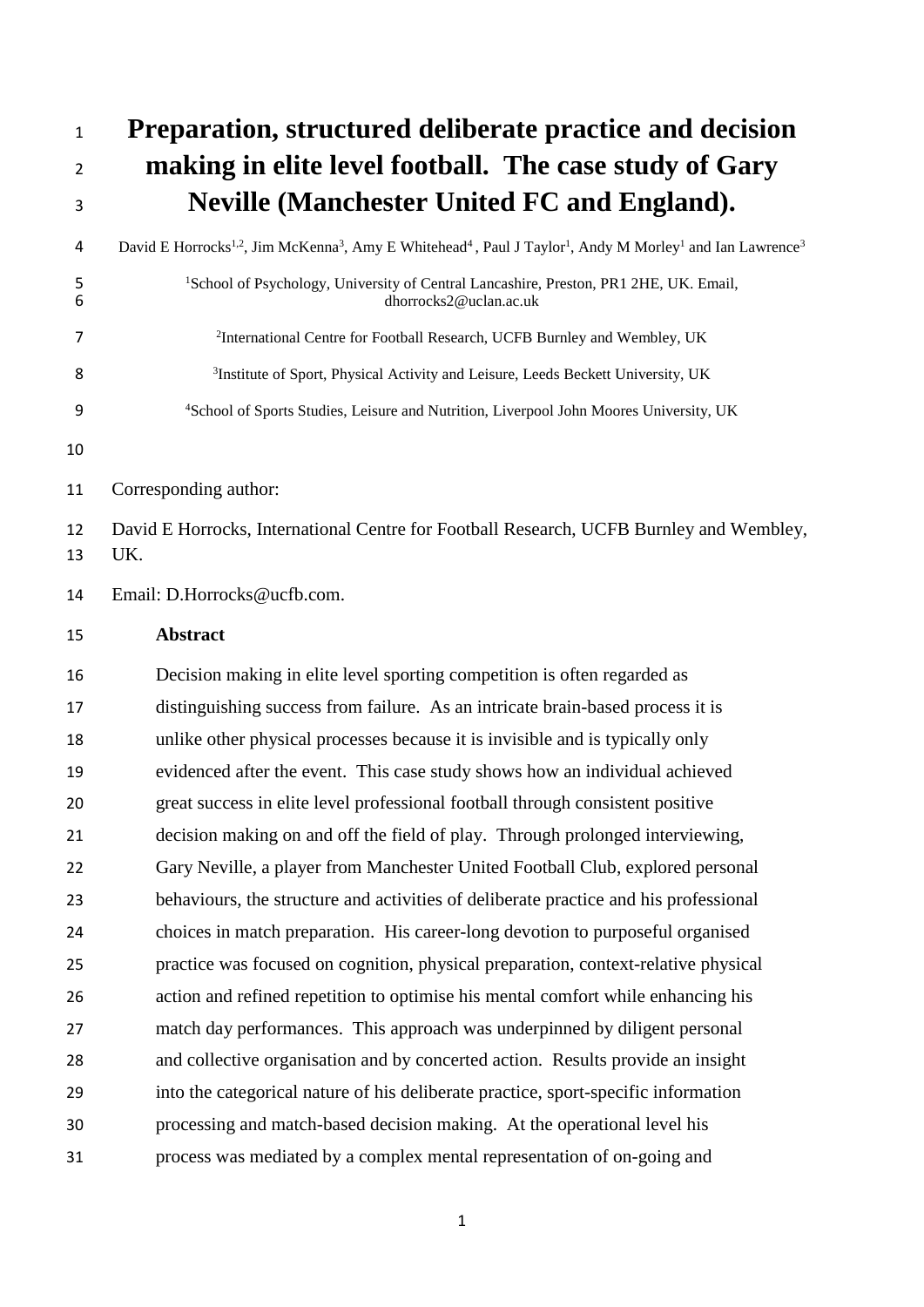- anticipated game situations; these representations were continuously updated during each match. Allowing for the limitations of the design, implications are provided for developmental and educational coaching, match preparation, deliberate practice activity and improved use of performance analysis software packages in professional football.
- 

## **Key Words**

Decision making, preparation, deliberate practice, soccer, elite performance.

#### **Introduction**

 While football is a physical invasion game of technique, strategy, tactics and skill, at the pinnacle of the professional game there is a growing awareness that perceptual cognitive skills account for a significant proportion of variance in performance between elite and non- elite athletes [1]. At the higher levels of football perceptual-cognitive skills are more likely to discriminate between performers than anthropometric and physiological skills [2]. The capacity to make correct decisions in the pressured environment of elite competition may all too often represent the distinction between success and failure. This 'chatter of a hundred billion nerve cells' [3] is the invisible phenomena that many professional athletes and coaches seek to understand and control.

 In a recent interview article in performance magazine [4] elite level practitioner Tony Strudwick, current head of Sports Science for Manchester United and the England National team stated. "Working with elite athletes demands the highest level of attention towards preparation. We are now reaching a plateau in terms of physical fitness and there is a need for players who make quicker decisions in high pressure environments. I expect the next (scientific) developments to be in the areas of vision and cognition and the development of tools (to enhance vision and cognition) to take the game to another level".

Previously decision-making research (e.g., [5]) has primarily been conducted in laboratory

environments using controlled tests. Such work has addressed advance cue utilization,

pattern recognition, visual search behaviour and the use of situational probability as the basis

- for decision making [5]. This research typically focuses on whether players extract
- situational information for decision making from (i) contextual postural appearance, (ii)
- players' relative positions on the pitch, (iii) motion between groups of players and (iv)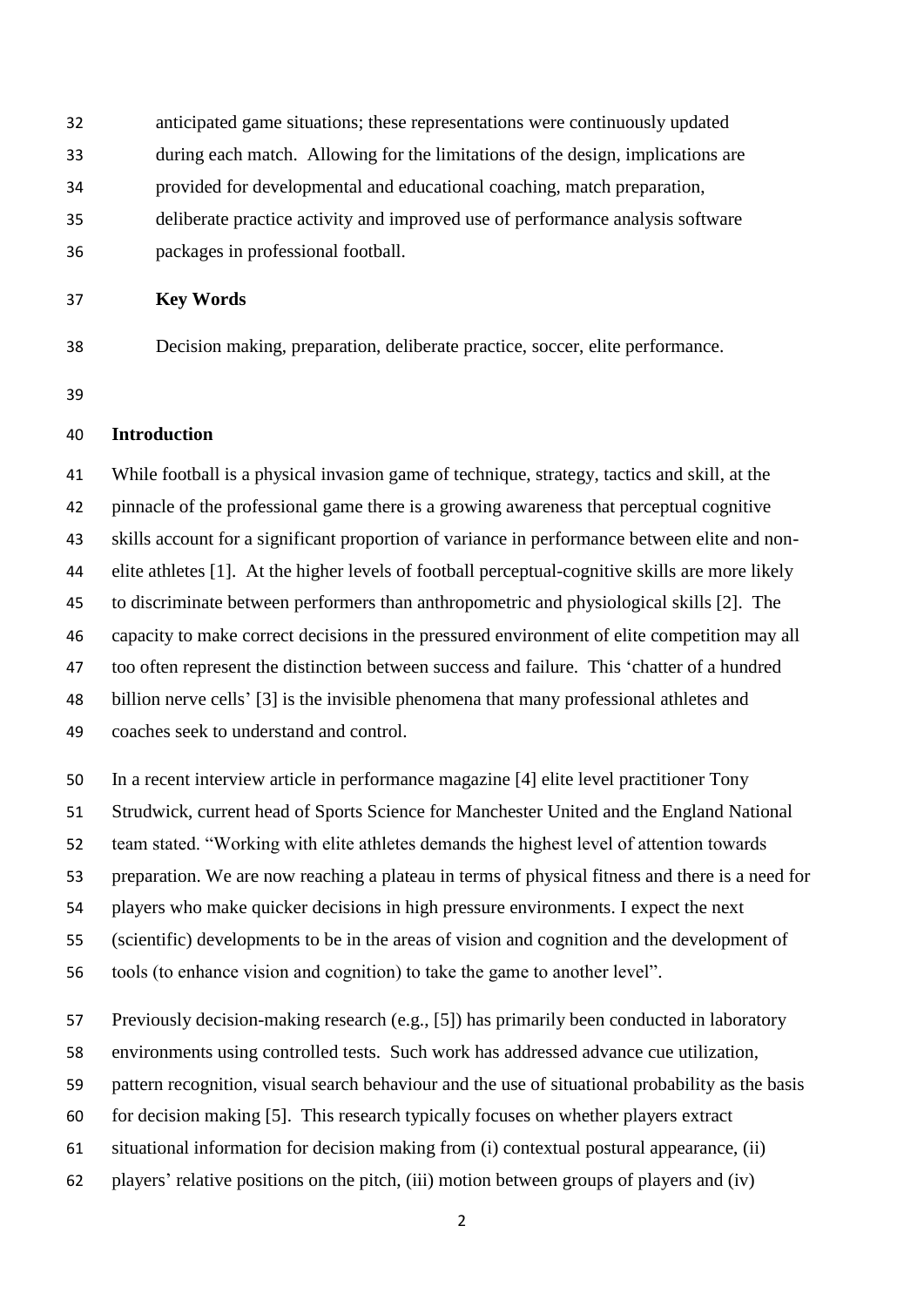tactical information displayed by each players' positioning. Another direction in this research addresses whether specific players are regarded as more important than others and the extent and purpose of information that is drawn from teammates or opponents when making decisions.

 Fundamentally, a central tenet of the decision-making process relies on pattern recall ability [6,7]. Pattern recall is important in high level cognitive functionality, providing a base for high level tactical decision making. There is also considerable evidence to suggest that expertise emerges as a result of adaptation to the unique demands of the specific sport [8] and ultimately such pattern recognition is a strong predictor of anticipation skill in sport [9]. Further, Ward et al., [10] found that superior performance predictions were best supported by a situation model-type mechanism as proposed by the long-term working memory (LTWM). For experts, LTWM is thought to provide a rich representation of the individual's world that involves encoding of multiple dynamic options. Functionally, LTWM allows immediate access to a range of finely filtered options for given situations [10].

 Deliberate practice in sport [10] involves training that is specific, goal-oriented and purposeful. Deliberate practice has been defined as "individualised training activities especially designed by a coach or a teacher to improve specific aspects of an individual's 80 performer through repetitive and successive refinement" [11] Ericsson & Lehman, 1996, pp278]. In relation to elite performance, Ericsson, Krampe and Tesch-Tomer [12] proposed a theoretical framework that shows how experts use extended deliberate practice. However, a recent review of practice [13] concluded that practice as a sole variable was insufficient to 84 explain differences in human performance. To date few studies e.g. [15, 16 & 17] have identified the deliberate practice activities that most contribute to the development of perceptual cognitive expertise. Equally, the specific nature of deliberate practice activity in soccer (football) has yet to feature strongly in existing academic commentary [17].

 A review of decision making literature in sport [5] also cites the need for research that profiles the practice history of exceptional athletes, particularly those demonstrating exceptional and consistently superior perceptual cognitive skills. Further, since so little attention has been paid to the analysis of these skills in elite players from the athlete's perspective, this underlines the need for qualitative approaches [18]. Eliciting in-depth qualitative accounts of the deliberate practice activities used by elite footballers, and how they influence cognition and decision making under pressure in games will add to the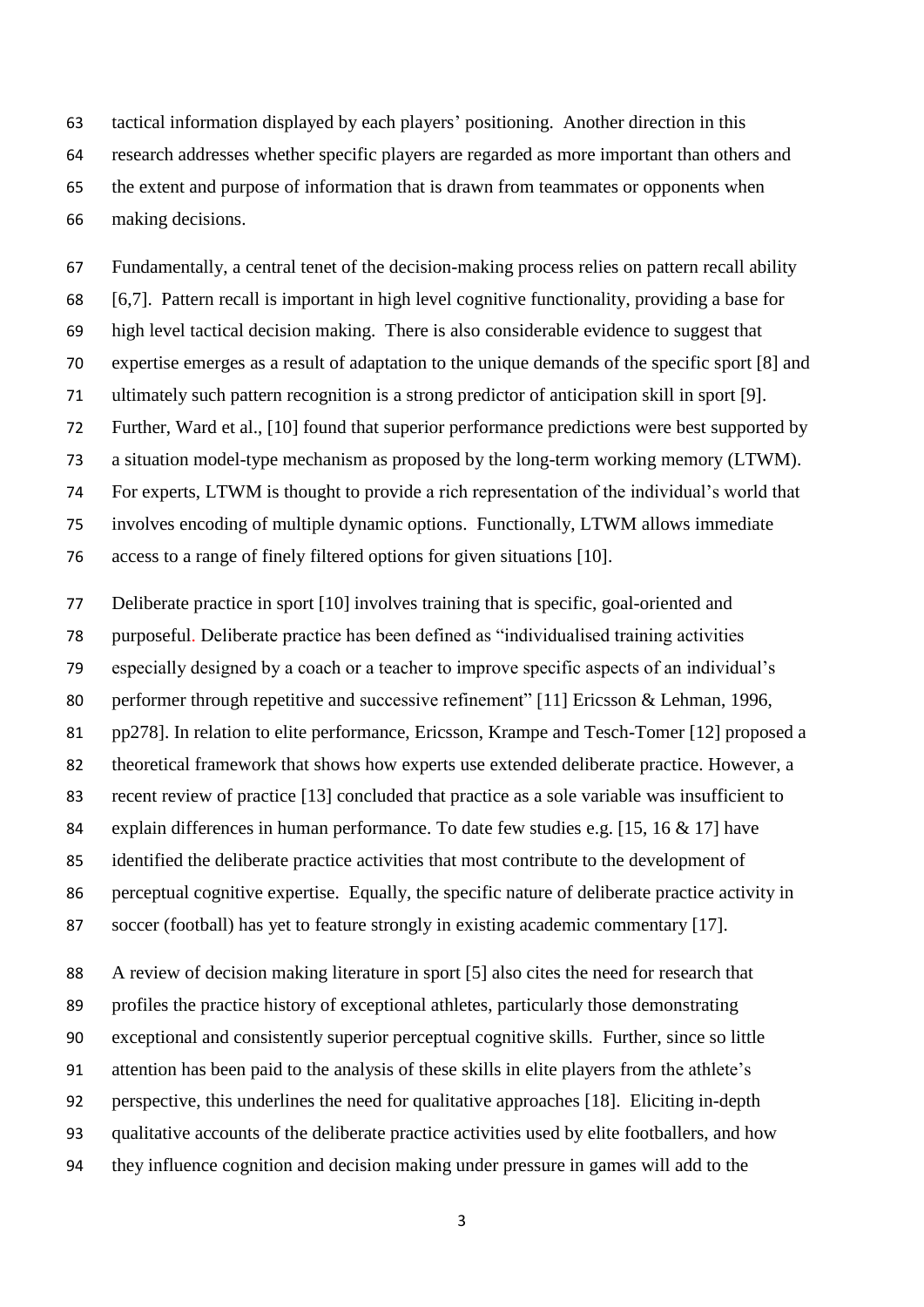understanding of how these skills are developed and as such, contribute towards filling this academic void.

#### **Method**

 The study adopted a single case design (SCD) based on a retrospective qualitative interview [19]. SCD's have been successfully applied to many research contexts including psychology, medicine, education, rehabilitation, social work, counselling and sport psychology [20]. Sport psychologists have been encouraged to use SCD's to develop evidence-based interventions for use in their applied work, while many already use single-case designs to explore intervention impact [21, 22]. Indeed, to advance applied practice, research and theory, there are considerable advantages for sport psychologists to holistically embrace experimental, quasi-experimental, and non-experimental research methods.

 The data capture and reduction process closely aligned with the requirements of Interpretative Phenomenological Analysis (IPA). Although this is an innovative approach to decision making research, it is based on the long standing work of Husserl, Heidegger, and Merleau- Ponty, this idiographic approach aims to provide in-depth insights into how individuals make sense of their life experiences [23]. The detail that this approach reveals stems from its close examination of experiences and the meaning ascribed as a "self-interpreting being" [24]. A further appeal of this approach was the room it furnishes for interviewees to provide fine- grained accounts of the importance of their domain-specific practices. The project revolved around the questions of "What are their deliberate practice activities?", "How do professional soccer players engage in such activities within match preparation?" and "How does this ultimately affect cognition and decision making under pressure in games?" Where response were unclear, probes such as "Can you say more?" were used.

 Initial contact with the player was made via a mutual friend. In the early stages, establishing a high level of trust was fundamental since part of the value of the work lies in naming the elite player in the published outputs it generates. Therefore, it was necessary to find common ground; the interviewer was a professional football coach and former youth player and this was emphasised in preliminary discussions about undertaking the study. The shared understanding that this fostered also provided reassurances about the maintenance of confidentiality where appropriate. It also helped to ensure that all contributions were interpreted accurately and as intended.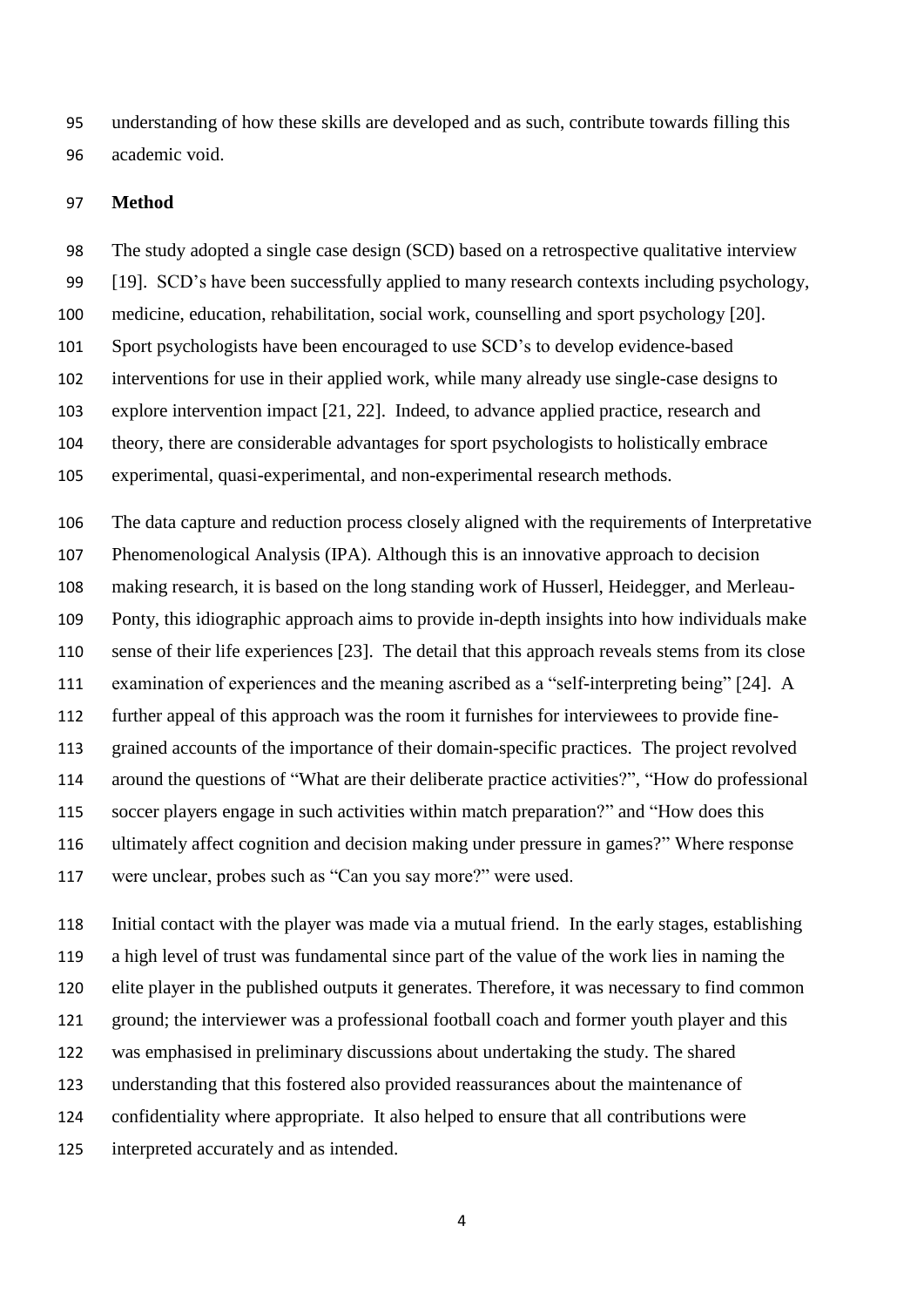Data capture focussed on an initial interview, followed by a clarification meeting conducted once the interview transcript had been analysed. A key feature of the approach was to encourage free speech, with no suggestion of judgement or interrogation. The interview and the follow-up meeting were extensive and in-depth, lasting over four hours in total. This was a demanding process for the interviewee and the interviewer, but was required to yield accurate insights into the lived experience and to provide an interpretive account of meanings [25].

 The interview process was designed to generate self-revelation and to identify issues relevant to athletic preparation and match performance. The interview was intended to be an open- ended discussion, threaded with prompts to pursue emerging topics that were felt to be important. Throughout, to guide the interpretations that would follow, there was encouragement to describe the process on a visceral, emotional level around the idea of 'consistently superior performance' [11]. IPA interviews are required to be dynamic, allowing the researcher to take an active role in getting close to the participant's personal world [26]. The analysis that follows aims at 'sense-making'; this emerged through the efforts of the participant with the researcher and then between the researchers [27].

#### *Transcription*

 Jeffersonian [28] transcription analysis was used to annotate the recordings. The Jeffersonian method is designed to capture not only what was said but the way in which it was said. Emotion, manner, tone, relativity and reasoning are all captured through this approach.

#### *Confirming the case for eliteness*

 One definition of eliteness requires the collation of objective performance metrics, independent of cultural forces and subjective factors, and free from biases linked to reputation [29]. This synopsis of Gary Neville's achievements is presented to justify his selection as an elite footballer. Starting as a schoolboy aged 16, Neville went on to accumulate 602 professional appearances over two decades. His playing career became synonymous with unparalleled domestic, European and global success for his team, Manchester United Football Club (MUFC). During his playing career MUFC won more honours than any other professional English club. In total, Neville played in teams that won eight Premier League titles, three FA Cups, one European Champions League, an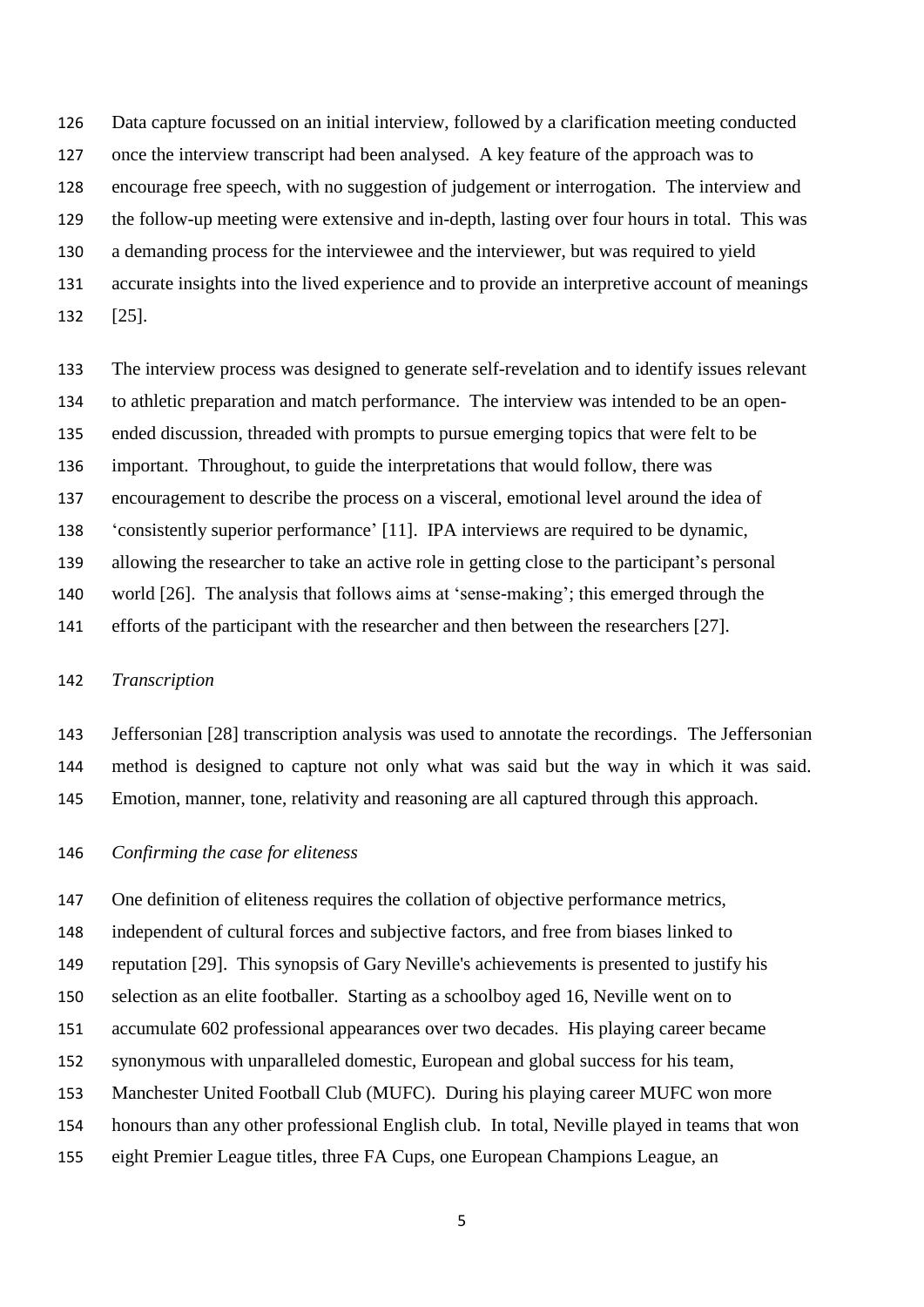Intercontinental Cup, a FIFA Club World Cup, and one League Cup. Beyond his success

with the MUFC team, Neville was first-choice right-back for his national team for more than

ten years, making 85 appearances. Sir Alex Ferguson (MUFC Manager) described him as

"the best English right-back of his generation" [30].

#### *Data analysis*

 Data analysis consisted of a five step process [31]: Getting to know the data; Focusing the analysis; Categorising the information; Identifying patterns and connections within and between categories; Final interpretation. Any data considered to be rich/unique in content was also included in the final analysis. This type of data is likely to appear when a footballer is recalling individual games and scenarios to illustrate his behaviour to an 'outsider' researcher.

 Emerging themes were then translated into a narrative account and explained further in the results section. Furthermore, an idiographic representation of cognitive processes of decision making, which are context specific to football, was produced (figure 2). This was based on the identified patterns and connections between categories and our prior knowledge of information processing theory [32].

#### **Results**

 Findings are presented in two sections. In the first section football-specific, deliberate practice and the cycle of preparation is addressed. The second section includes an existential model of decision making 'in action', presented from a football-specific, information processing perspective. This model depicts the dynamic real-time cognitive functioning of an elite-level football brain. Focusing on internal psychological phenomena and on-going sport-specific analysis, the findings indicate an analytic ability that facilitates in-game decision making and engagement.

#### *Deliberate practice and preparation cycle*

 Diligence, as represented by systematic and organised behaviour, underpinned the bulk of the structured deliberate practice behind Gary Neville's career and achievements. Figure 1 summarises the nature of this experience of elite level football and how he operated and achieved success within it. Figure 1 includes not only the behaviours of deliberate practice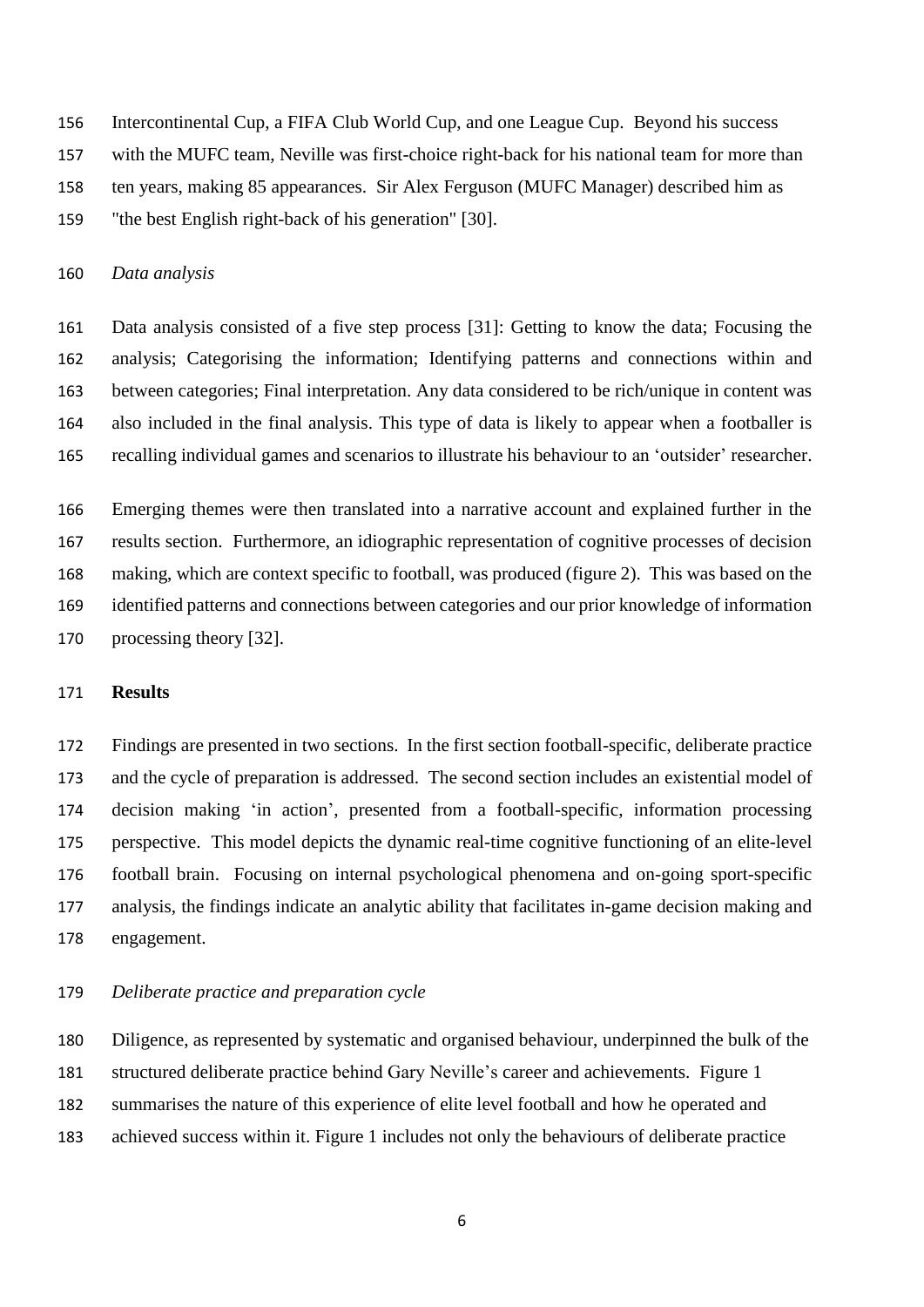- 184 e.g. identify personal requirements and process focus but also the outcomes that were 185 intended, e.g. winning mentality and social support.
- 186 In line with Jeffersonian transcript analysis quotes are presented using the following
- 187 annotation key: (.) represents micro pause, a notable pause but of no significant length; (0.1)
- 188 indicates a timed pause, long enough to show in transcription to express tone, emotion and
- 189 visceral reality of prose; (0.2) indicates an extended timed pause.



191

190

192 Figure 1. Preparation Cycle

193 In this first quote, GN articulates the importance of preparation at all stages of his career.

194 The quote ends with his account of preparing for any match where he *might* be involved.

195 This avoided the possibility of being unprepared through an unexpected call to play.

 *I would say preparation for a match has been the key to my career (.) If that's wrong (1) any element of it is wrong, I'm in trouble (.) my biggest lesson in life was preparation costing me (.) and (0.2) erm I never took that risk ever again (.) I mean it just didn't happen in my career (.) to this day (0.2) I just never took the risk that I was never going to be involved (0.2) just prepare as if you are playing (.) you just don't know what's going to happen.*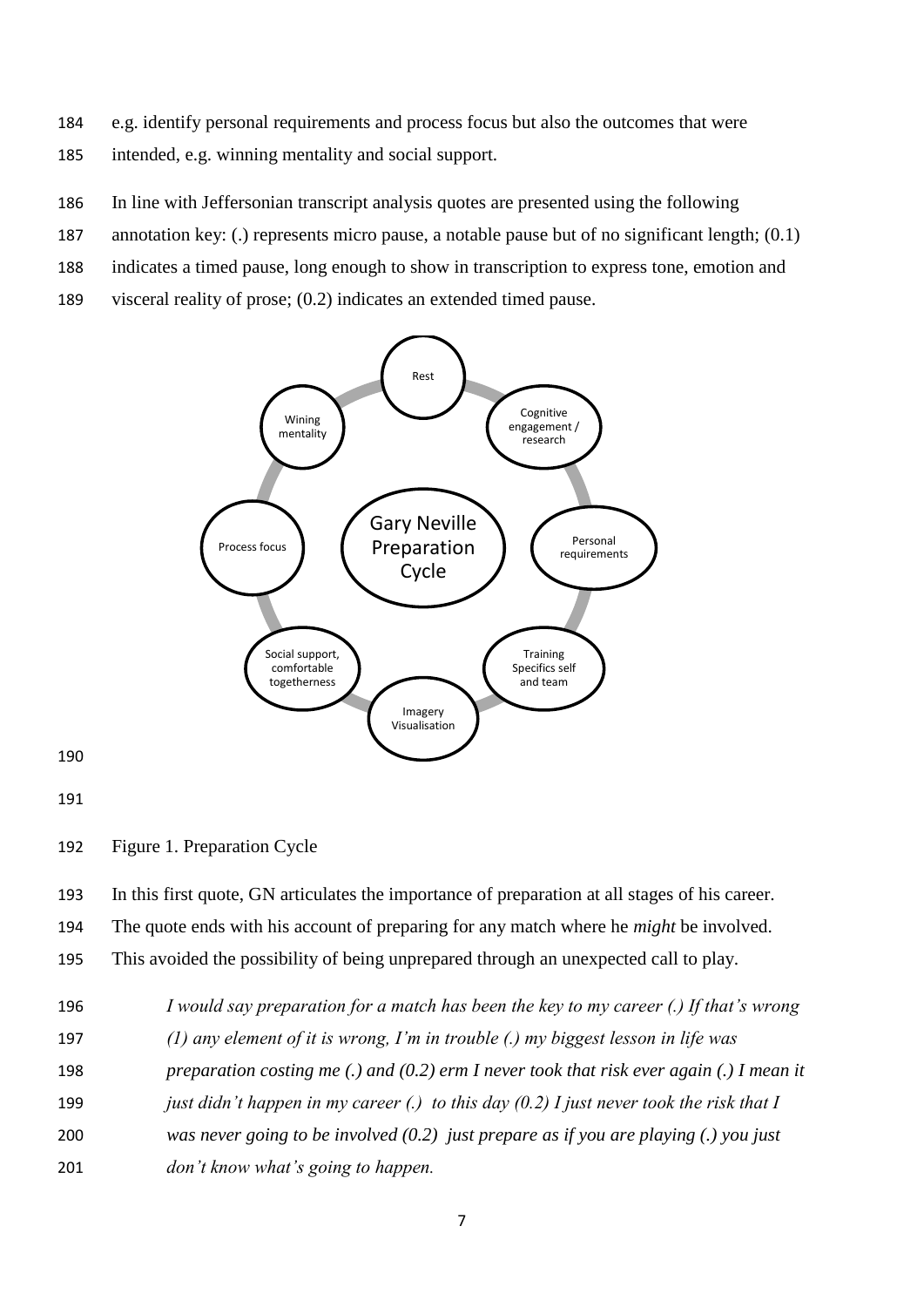Drawing on Figure 1, an important initial deliberate action is to *rest* to clear his mind, to regulate his body and be in optimal condition for the workload that the next match will involve. While this represents the absence of physical effort its initiation was cognitively effortful.

 *yes (.) for me my routine and preparation for matches (.) that was critical to me (0.2) if I didn't do that I couldn't play (.) I was like I had a fixed routine and it was always (.) Tuesday morning (.) If we played Sunday (.) I would seriously have (.) in my mind (.) Monday off (.) night of the game you would come down a little bit (.) the day after the game recover (.) but not think too much about what's coming (.) you know obviously it's in your mind (.) but you wouldn't think (0.2) I wasn't in game mode*

 This was followed by cognitive engagement/personal research where he planned his approach for the forthcoming match and how to handle specific opponents or potential situations. This approach was supported by upholding a clear philosophy about personal preparation.

- *my game mode started Tuesday morning the minute you got to the airport before you travelled (.) and then literally the minute you got on that plane (.) every moment is thinking about that game for the Wednesday night and Thursday night for a Saturday game (.) you are just switching on (0.2) you're thinking (.) who am I playing against (.) right (.) what's he do (.) what do I need to do (.) do I need to watch a video of him*
- *(.) what do I need to practice in training... (0.3)*
- *people have said to me, 'Did Overmars give you a problem?' (.) no he didn't (.) I could mark him quite simply (0.2) if Petit didn't get time on the ball to stand there (.)*
- 
- *look up (.), Overmars is moving (.) look up again (.) look up again (.) and all of a*
- *sudden I'm knackered and he's gone (0.2) so for me (.) the key to stopping players is*
- *not sometimes just your direct opponent (0.2) its understanding who you need to work*
- *with you to stop it ().2) and they were just things that I worked out.*

 Once he established the evidence, he moved to think about what the evidence 'told' him to do. His focus was on his personal requirements in terms of tactics, technique, the physical aspect and/or any psychological or behavioural characteristics that may merit consideration. Importantly, he deployed a refined observational approach, seeking to understand how his opponents play and move, often before they get the ball.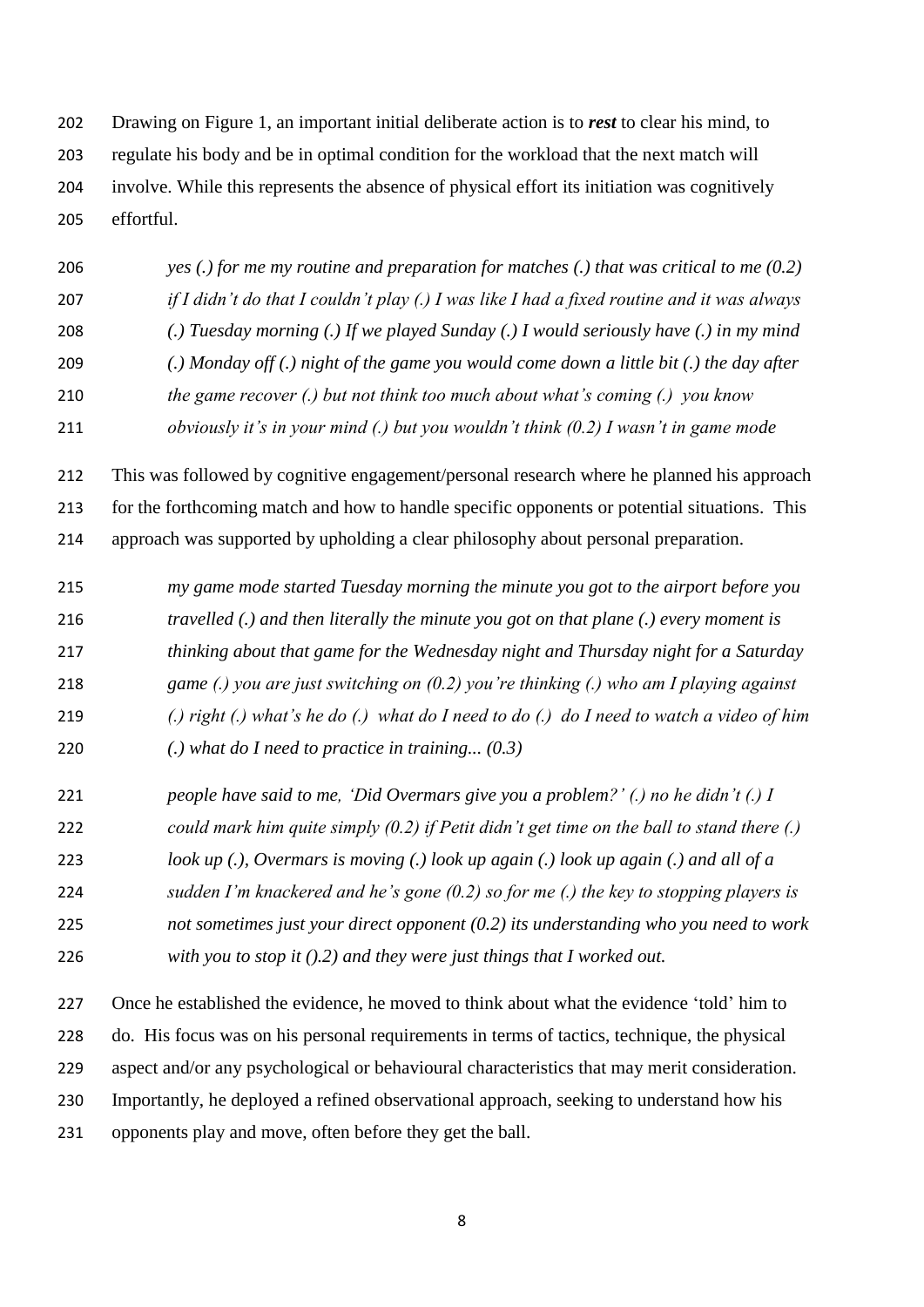*I would understand what I needed to do to defeat an opponent (.) to get the better of an opponent (.) I would ask for a video (0.2) I never liked watching picked or selected clips of teams by a coach. I have always liked to see half an hour (.) the first half an hour of a match (.) cause (0.2) I (.) er (.) for me (.) I (.) you can sort of see a player dribbling at somebody three times but I'm not really interested in that to be honest (0.2) that's probably the most obvious thing to look at (.) I'm looking at sort of erm (0.2) who gives him the ball (.) when do they give him the ball (.) what movements does he make to get on the ball (.) what weaknesses does he have (.) is he lazy (.) does he follow you back (.) If he was quicker than me I had to stop him in another way (.) I knew if had to be aggressive (.) I knew if I had to be nice (.) because some players you didn't want to wind up (0.2) they don't show you all these things in selected clips.*

 With the requirements established and confirmed, the plan was then converted into appropriate physical practice. These sessions involved simulations of what his opponents typically did in matches. These practices were persistently repeated until the challenge was clear; clarity came from identifying the scenarios – through markers and cues - that signalled how and when opponents' initiated their trademark moves , confidence then grew from successfully and repeatedly executing the appropriate skills and approaches that offset those opponents.

- *What do I need to do in this training session tonight? (.) Is he quick and jinky? (.) So I'll get somebody to run to me quick and jinky (.) Is he physical? (.) So I practice my heading (.) and that's the sort of (0.2) what I call more specific preparation (.) you just want repetition in your routine in terms of specific preparation (.) (0.2) it's just mimicking that thing that you know (.) that you're feeling as though the movements in your body are going to be replicated the day after (.) and then yes (.) I would say that (0.2) I'm convinced (.) repetition in training gives you the sort of comfort in the game that when it comes into that situation (.) you know you've done it before (0.2) I'm absolutely convinced (.) that's just fact (.) that's a given for me (0.2) repetition (.) and that feeling that I've been there before is an important feeling.*
- *… I trained every day in my position (.) I played right back in training cause that's where I played (0.2) In small sided games, you should play in your position (.) warm*
- *up before a game (.) I pass in my position (0.2) and repetition of thought and imagery*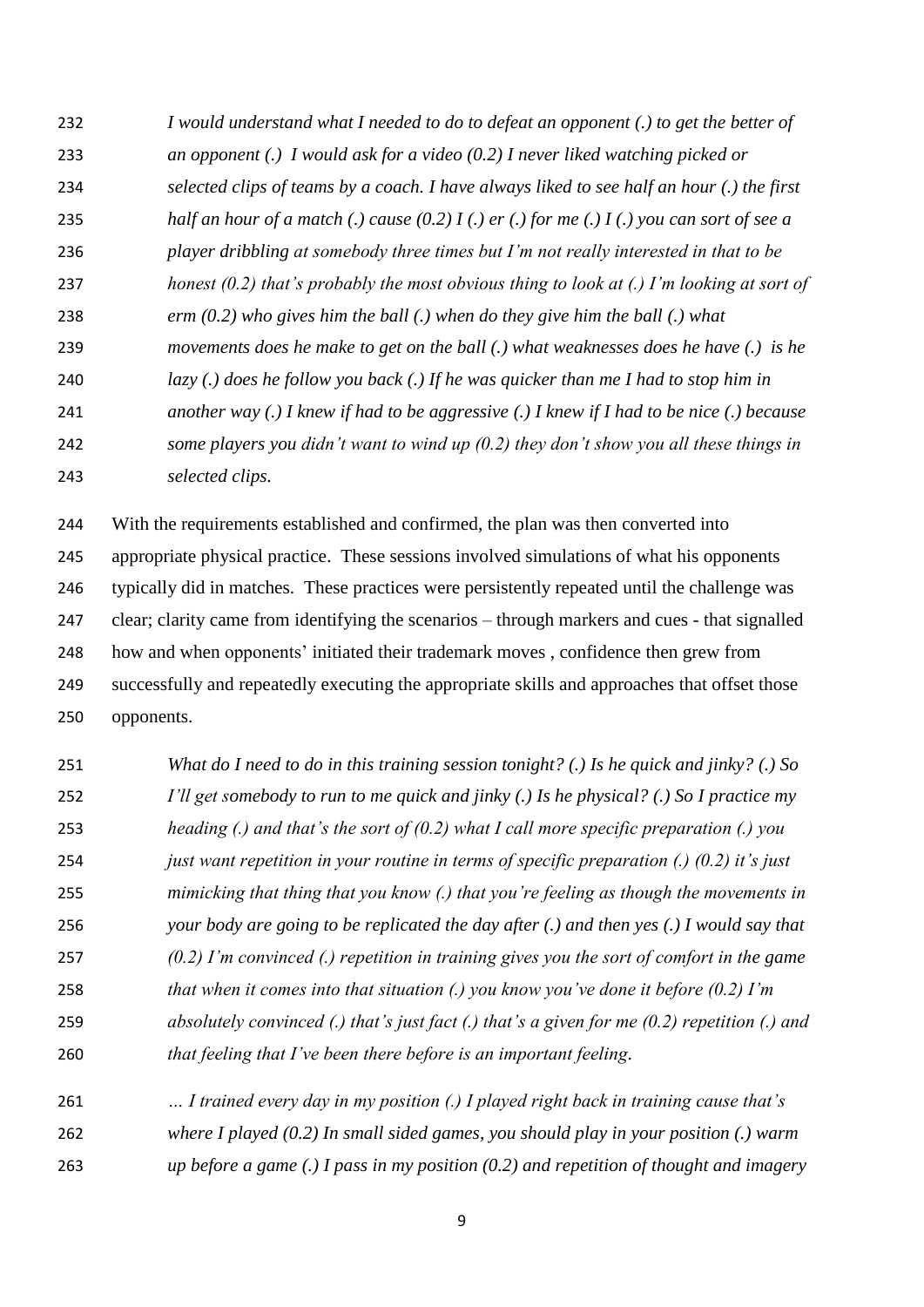*of what (.) you know (.) that's my outside pass (.) that's my inside pass (.) you know (.) you're in your area where you are gonna be.*

 Training was confirmed through visualisation and mental clarification of all these identified and practised behaviours. This enhanced psychological well-being (expressed by him as 'comfort'), providing personal belief in, and commitment to, the plan for match day.

 *I think that having a picture of the match before you play it (.) I think the first person that I heard say that was Terry Venables in '96 or '95 when he was England manager (.) he said that his job as a coach was to almost (0.2) in our minds have us going into the game having felt like we had already played it* 

All these activities were then affirmed and clarified through the peer and support network.

This promoted further psychological wellbeing, generated a 'comfortable togetherness' and

reaffirmed the worth and value of the processes that had already been deployed.

- *yeah (.) talking to people about the game (.) Scholesy (.) people in the changing room (.) you confide in people (.) Dad (.) brother (0.2) makes you feel comfortable (.) makes you feel more at ease because you get to know what they're thinking (0.2) you do get comfort I think out of discussion and sometimes clarity on things (0.1)*
- *sometimes they can give you a different view and you think (0.2) right okay*

 Work was then channelled into a solution-orientated, process*-*focussed match day state of mind with clear set of well-rehearsed actions.

*It's vital to understand your individual opponent (.) the tactics of your opponents* 

*(0.2) and if you've got a manager and coaches who can explain to you how you can* 

*win that match before you've won (.,) before you had to go and play that match (0.2),*

*then, to be honest with you, I think you are in a far better state of mind as a player*

 All actions were then re-emphasised when the team gathered. Focusing solely on this team, what they have to do and what it has done in the past all helped to foster belief, persistence, faith, relentlessness and an expectation that felt limitless. This left no room to envision anything other than positive outcomes.

 *you can't come into Man United's dressing room and talk about another team (.) We're Man United (0.2), talk about us (.) even though you respect the other team (.) you pay attention to the other team (.) you don't talk about them (0.2) I accept that*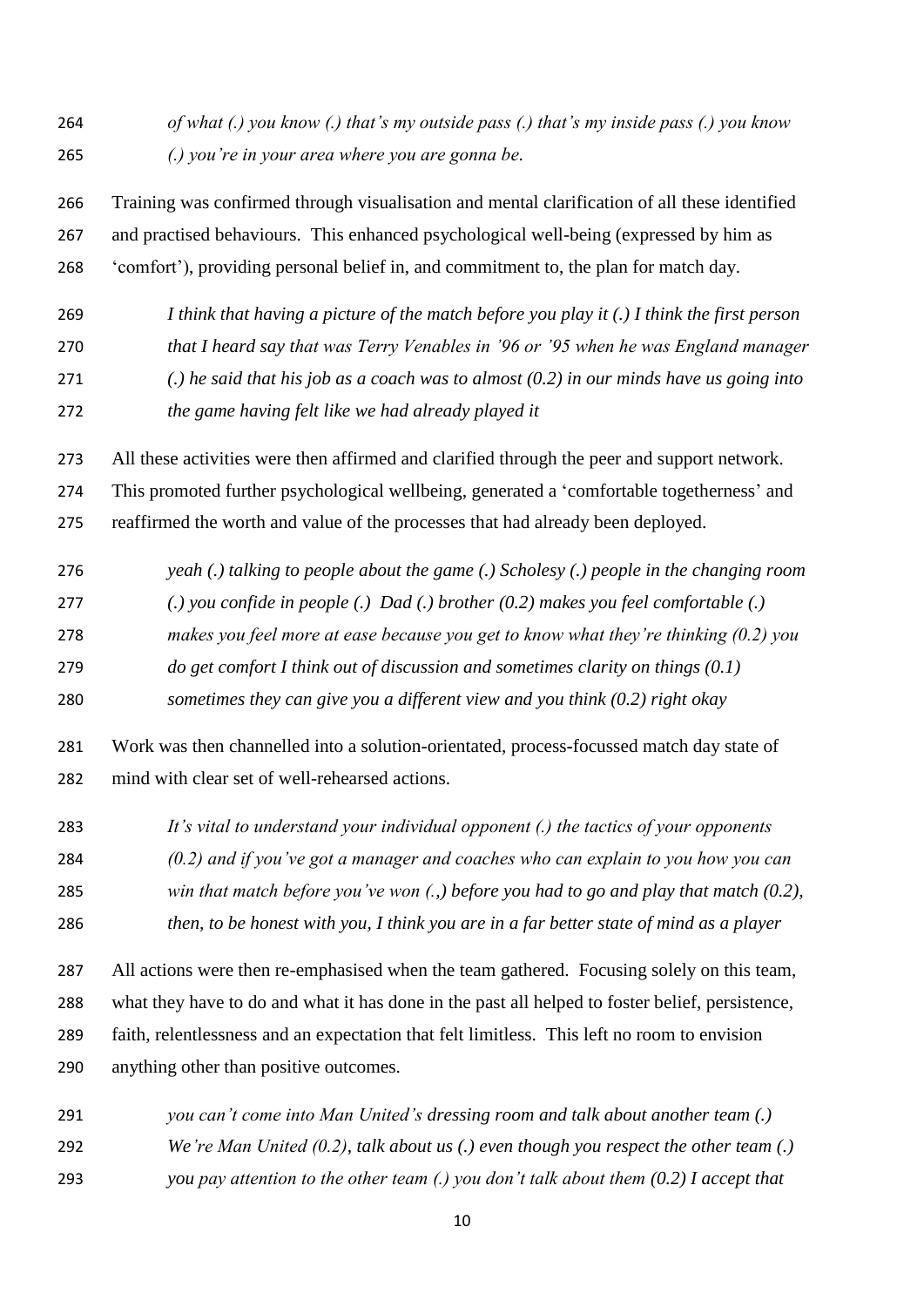- *what we are surrounded by is not normality (.) in terms of (.), you know, the level of*
- *mindset in the changing room (.) mentally unbelievable (.) I think (.) unbelievable*
- *(0.2) and that's my bias but an unbelievable mindset (.) never ever to give in (.) never*
- *say die (.) always just think you can win all the time and that shows in the*
- *performances (.) every game we come back in (.) every game we score in the last*
- *minute (0.2) that's come from the mindset of a manager who's just instilled it in a*
- *group of players.*

 Ultimately Gary Neville's deliberate practice and preparation (Findings 1) improved his mind set, which he believed facilitated better, and quicker, on-pitch decision making and reaction times. This type of preparation forged a perceived advantage for impending high pressure football matches; this may distinguish success from failure where the physical development of most competing players is at, or close to, optimum. This cognitive functionality may be what distinguishes elite level players from serial winning players and is an aspect of training that is increasingly required for success in modern day elite level football (Strudwick, cited in Hancock, 2014, [4]). It is important to acknowledge that some of these practices have also been widely identified in other elite environments such as music [35]; although this paper is football specific.

### *Decision making processes*

This offers a preliminary operational model of the functional brain within a football game.

Its originality derives from data from serially successful elite level football. The player

perceived that his success was tied to the structured deliberate practice that he deployed in the

preparation cycle (outlined in Findings 1).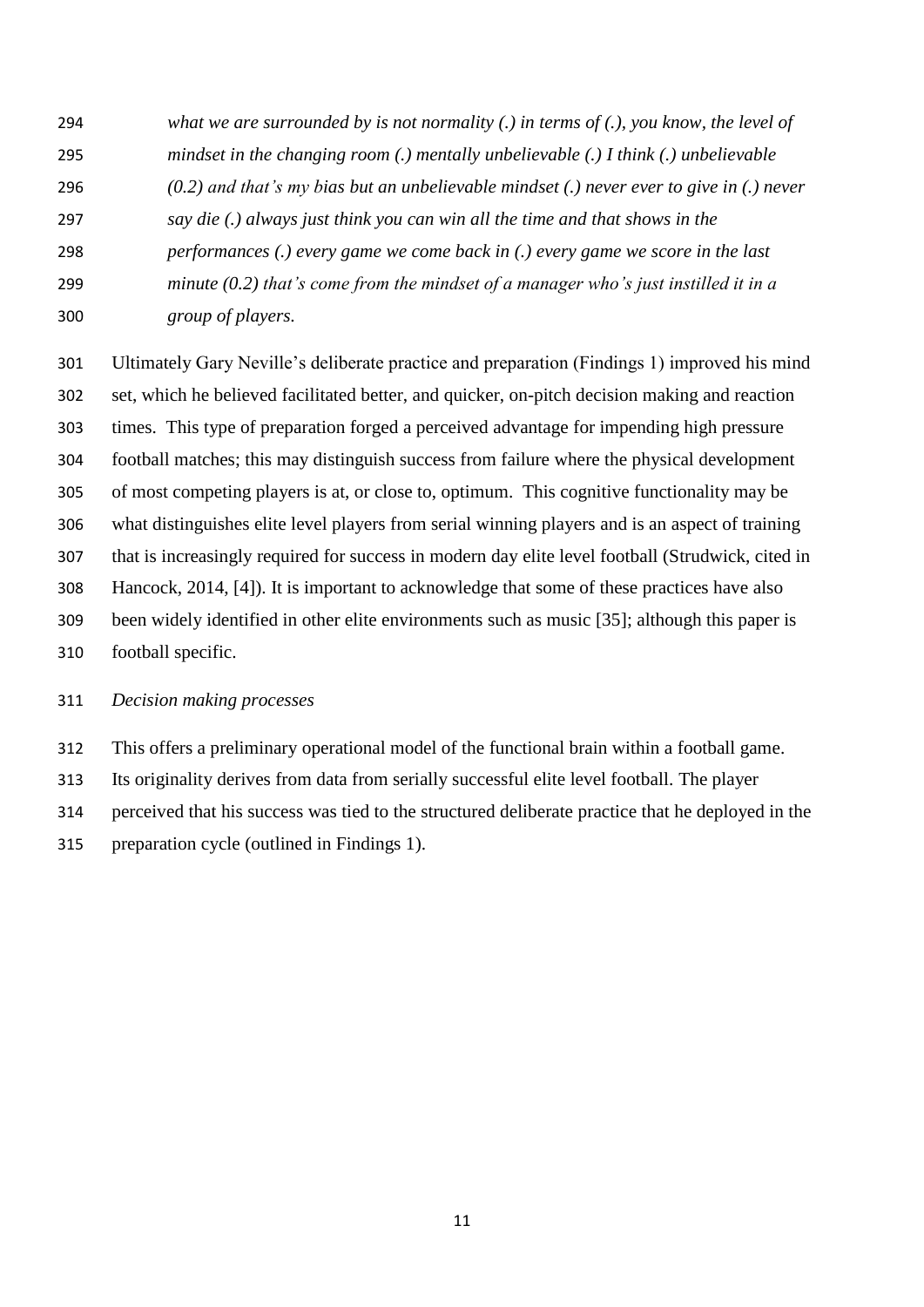

#### 

Figure 2. Idiographic of cognitive processes for decision making in football.

 Information processing theory [32] proposes that humans process information rather than merely responding to stimuli. Information is taken in, encoded to give it meaning, compared to stored information (the players' football knowledge base), then evaluated and acted upon. Figure 2 represents the conscious decision making process during a football match, as it was depicted in the accounts of Gary Neville. This has four key points, all drawn from the idiographic account of the mental processing occurring during elite-level football matches. 1. Assessing received information 2. Cross referencing against mental images from experience (physically lived or educated through research) 3. Categorising the information's relevance / threat and allocating meaning 4. Allocating action / (The Decision) Two further quotations detail the visceral experience of personal sense making; these illustrate decision making in action. They show (a) the prevalence of contingent thinking about options and (b) how other players were recruited to bring about desired tactical outcomes. The first quote describes how much information – especially that drawn from

 player positions, speeds, distances and players' identity - is assessed and then executed in a decision.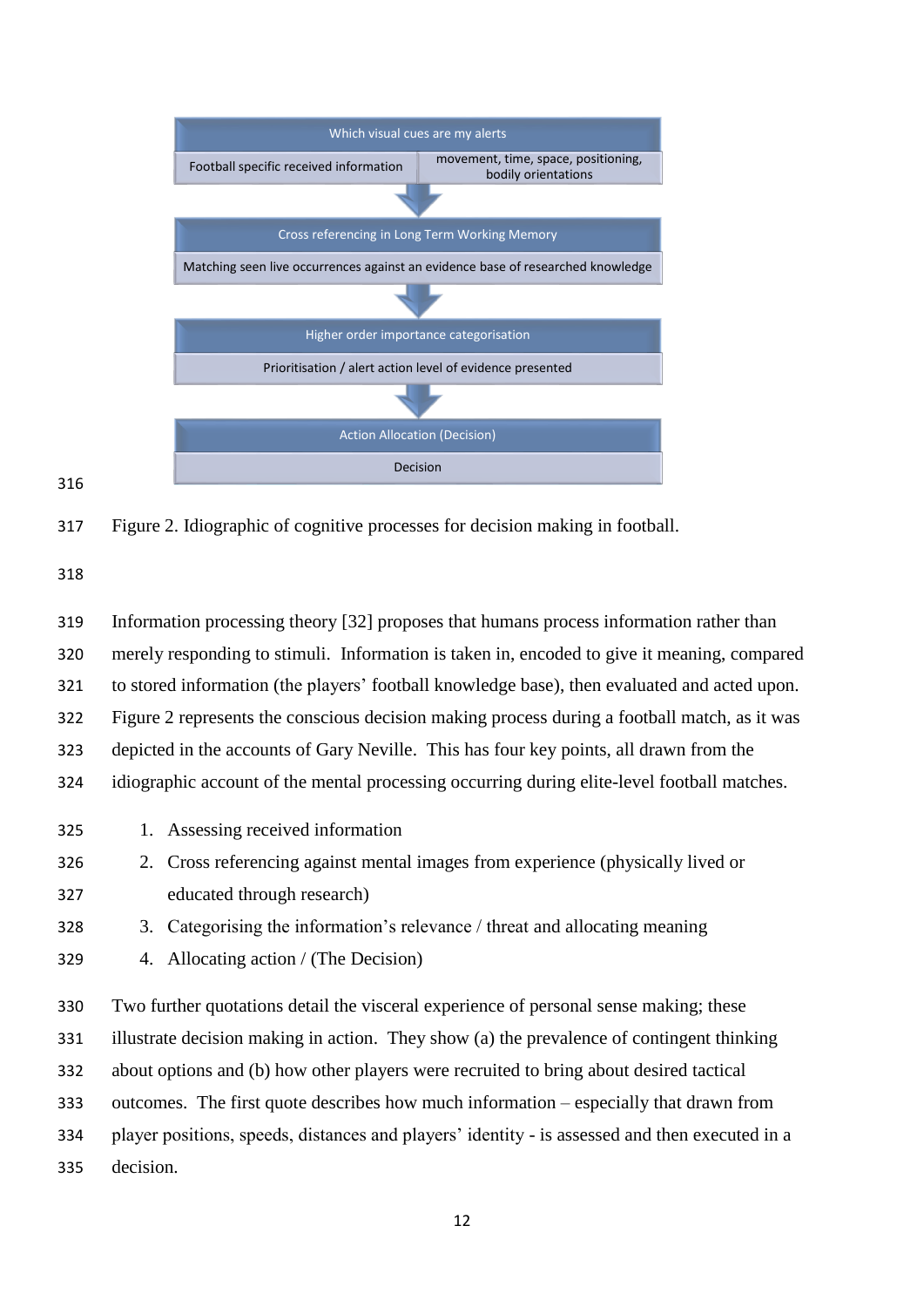*… level of concentration I don't think should change through time (0.2) I think players speed changes (.) but then you change with that as well (.) that's a decision to make (.) that you give yourself more space if he's quicker than you (.) that's not a case that you have to concentrate more (0.2) the decisions change (.) the distances change (.) you're sort of (0.2) you know (.) you might (0.2) yes, your decision could change based upon the player that you are playing against.*

 This next example highlights that the information being assessed includes (i) ball technique, (ii) positioning of player groups and player relations, (iii) positioning and potential organisation of other Man Utd team members.

 **…** *for me (.) my problem with Overmars was Emannual Petit dropping it over my head (.02) it wasn't Overmars because no matter what that lad (0.2) if I dropped off too far he got it into his feet and he ran at me (.) if I got too tight to him (.) he'd spin and go in behind me (.) and it was easy for me to stop Overmars(0.2) I got Keaney to nail Petit and I got Becks to nail (0.2) rather than drop off and say protect me that way (.) get on top of them (.) stop them playing it forward (.) and I know I can get on top of him 'cause he can't get the ball (0.2) so that was the key for me.*

 This information, combined with stored knowledge, resulted in the player being able to make deliberate calculations and real time decisions. Working memory cross references with understanding acquired through the lived, learned and/or possibly simulated practices initiated within the Preparation Cycle (Figure 1.). The quality of this process is then demonstrated in the pressure of performance; the quality of this preparation may be the defining factor in distinguishing success from mediocrity or failure. This case study illustrates the inseparability of cognitive with physical functionality at the highest levels of professional football. With Neville paying so much attention to aligning these factors for each impending contest, the quality, volume and pattern of this deliberate practice may be what separates players – and teams - that may, otherwise, be considered equal.

#### **Discussion**

 This study set out to discover the nature and activities of deliberate practice and the decision making process in elite level football. The study describes the match preparation activities as well as various cognitive processes employed during a match. Founded on case study data generated within an in-depth qualitative interview with an elite football player, the data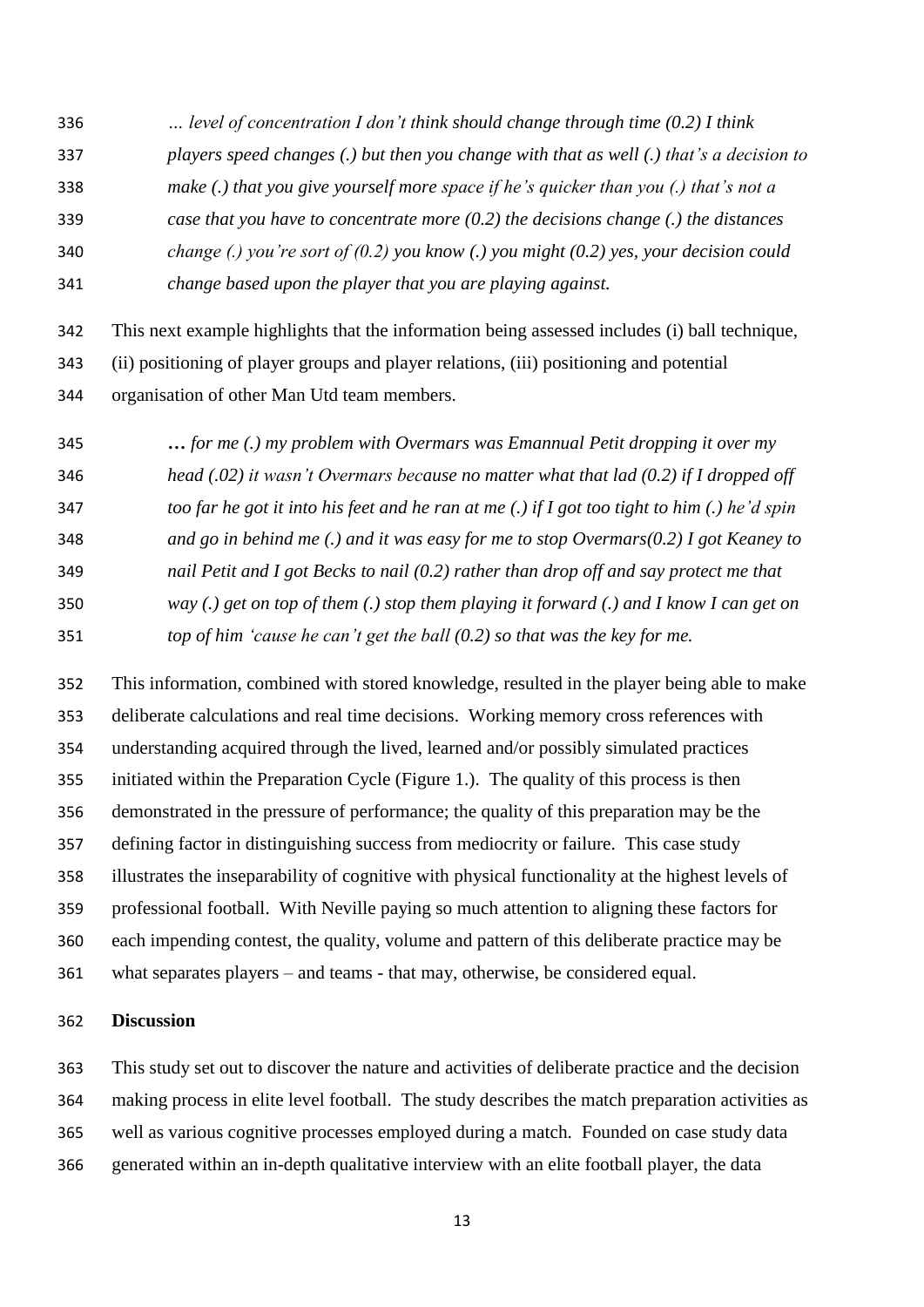represent a rare, first-hand account that is extensive in both quality and quantity. It also provides a detailed insight into the ways in which one elite athlete deployed deliberate practice to speed and refine his decisions in a game. These findings are important because the subtlety of these processes is often beyond the sensitivity of conventional research approaches. Equally, it is rare to find athletes who can do this in close detail and even rarer to find elite level athletes who are prepared to do it.

 An eight stage cycle of preparation emerged. This facilitated the development of an idiographic model of Gary Neville's in-game decision making. We are presenting a lived experience, contextualised to football, which closely overlaps with existing information processing models. The outcomes also support the relevance of existing psychological theory (e.g., self reflection, social support, process focus, visualisation and mental toughness) for elite level soccer, while also offering new information regarding preparation for sustained success in elite level football that might inform practice structure and content. In turn, this may facilitate better coach education and individual preparation for prospective football players of all levels.

 With regard to football-specific behaviours, Gary Neville deployed an extensive and refined approach to match preparation. Across many hours – both within and beyond physical training and practice - he carefully researched how his direct opponents played, both with and without the ball. This extensive process helped him to identify not only opponents' predictable patterns of movement but also the cues that signalled the start of these patterns; this enhanced his cognitive responsiveness and gave him vital extra time during matches. He then designed a self-oriented and solution-focussed action plan, committing to situation- specific physical practice. This built his psychological clarity and his view of how well he could expect to command the impending match.

 The level of detailed preparation enhanced sport-specific working and long-term memory capacity for tactical situations. Such an approach to deliberate practice, it is argued, also increased his controlled and attentional focus. Equally, this activity promoted clarity of mind by reducing the likelihood that emotions and/or impulse would drive decision making [36]. The account also suggests that existing theory has captured much of what this elite level footballer can articulate about his decision making processes. The phrase 'what is most personal, is most universal' [29], drawn from counselling seems to apply to the relationship between elite level behaviour and current theory, regarding deliberate practice, information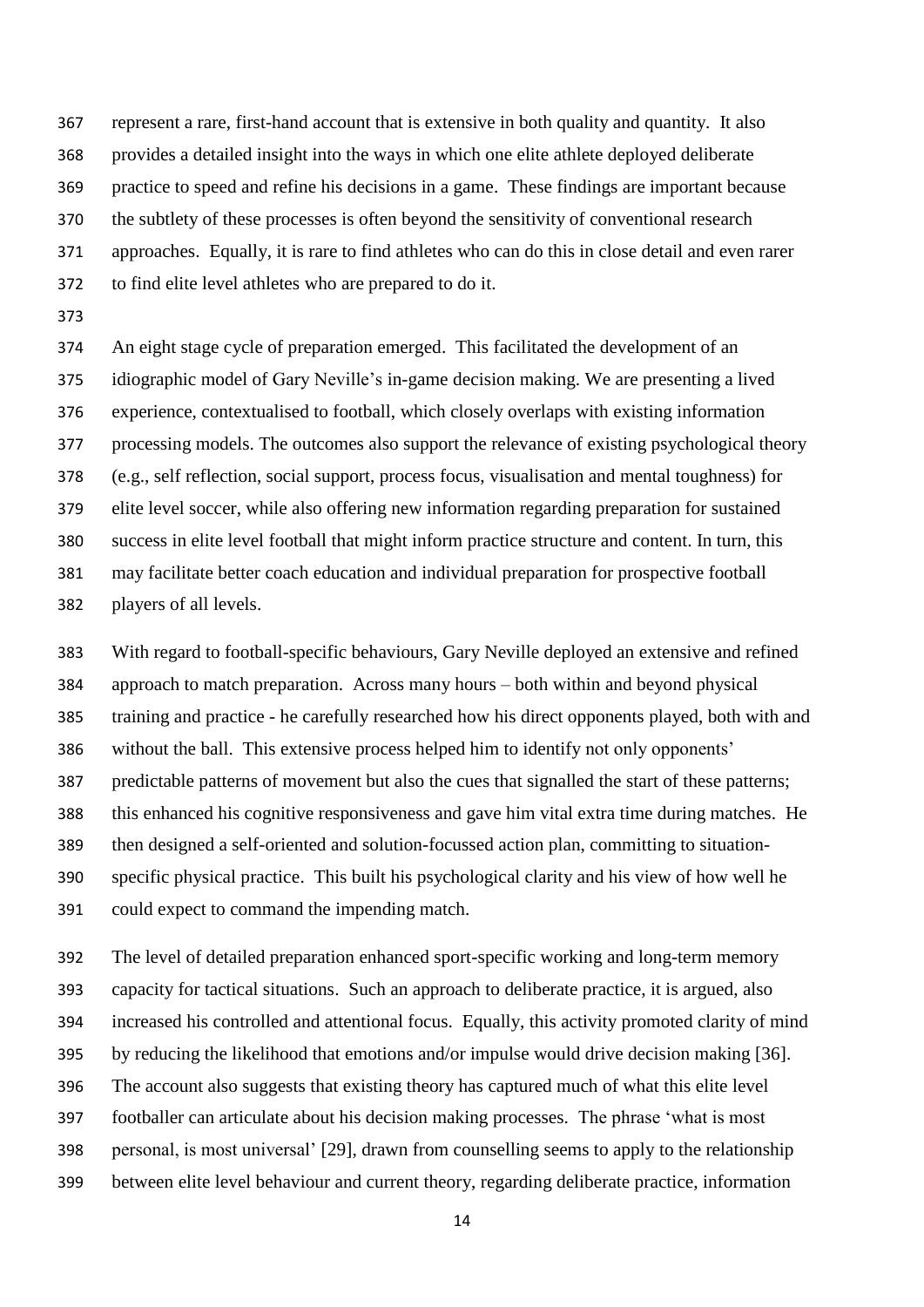processing and decision making; this points to the value of the single case approach deployed intensively with appropriate and willing elite athletes. However, these findings need to be substantiated and confirmed in other elite level football players.

Equally, although this study is based on a single case design in football, there is consistency

between Gary Neville's approach and established, formalised ways of working. For example,

mental contrasting [30] is a positive, solution focussed, planned action, process oriented,

activity for behavioural change where expectations of successful outcomes are high.

Although he didn't know it, Neville's approach is highly resonant with the practice of mental

contrasting. His account also offers extended and compelling evidence that such practice can

be used in football to produce positive outcomes.

Based on the account from the current study, some of the critical components for good

decision making capabilities appears to include (i) prior knowledge developed through

careful observation, (ii) accurate identification of an appropriate action sequence, (iii)

experience of deploying solutions in practice simulations (iv) feeling reassured that the

'needs analysis' was correct and that the required responses had been integrated into the

playing repertoire. The player's preparatory cycle was refined, confirmed and supplemented

by integrating information provided by coaching staff and the complimentary use of analysis

 technologies. All this work extended his personal commitment to developing a wide, subtle understanding of opponents' in-match habits and routines.

 This text provides numerous examples to suggests that Neville's analytical approach, which includes a personalised expertise in using match recordings, is highly distinctive, although the scale of this distinctiveness needs to be confirmed. While this distinctiveness inevitably reflects methodological influences, it still sets him apart in terms of consciously focusing on developing finely tuned anticipatory skills, reactive readiness and clear situation-specific intentions. He is also distinctive for being able to articulate his approach so closely.

 Clearly then, for this player, information about opponents and elements of match-based 'pattern recognition' are key components in his approach to match preparation. Although powerful analysis software is readily available in professional football, few players have learned to optimise the capabilities of this software, meaning that its optimal use in supporting elite level football performance has yet to be achieved. The evidence provided by the current study shows that Gary Neville used video technology in innovative and facilitative ways.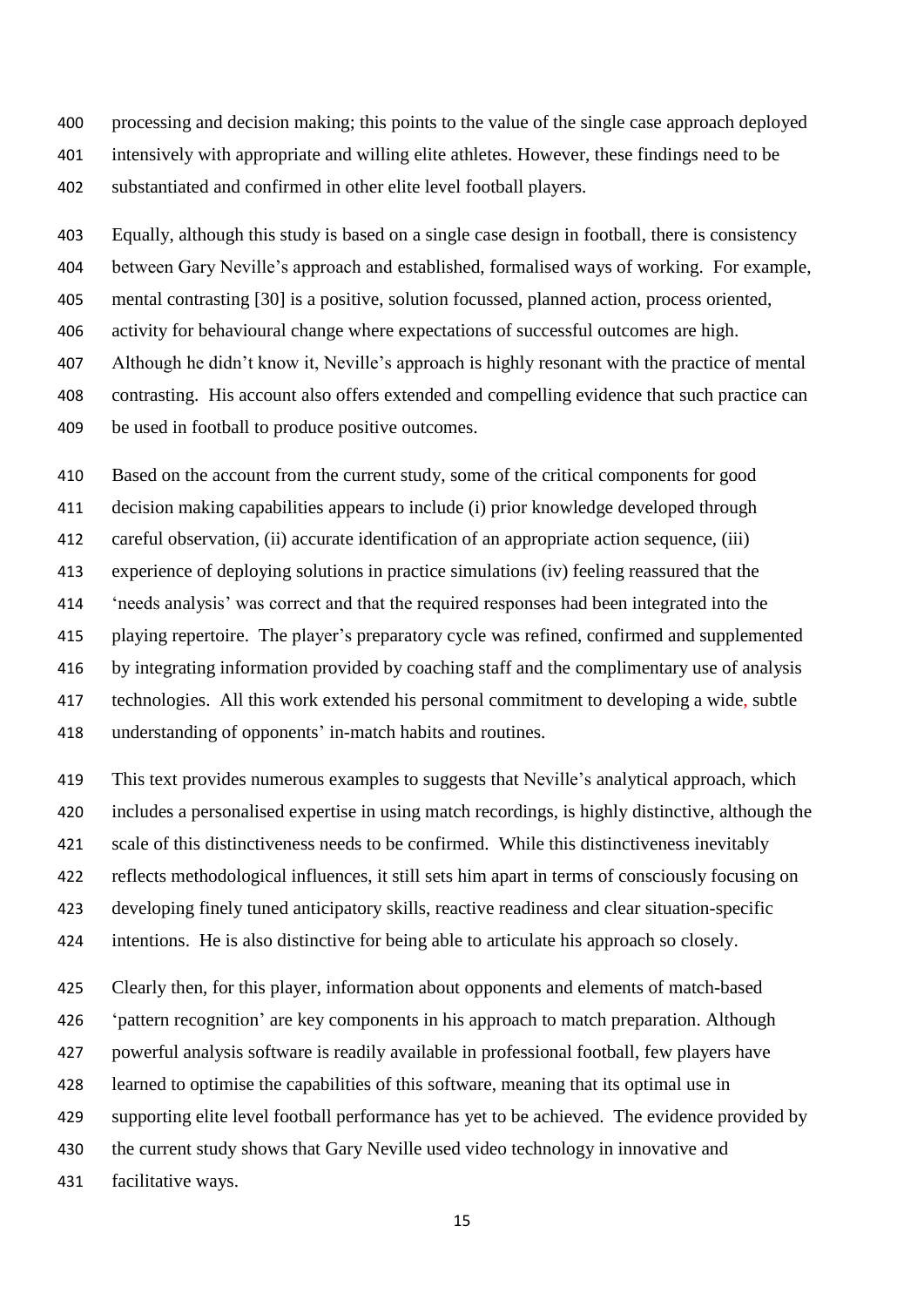His diligence generated an advantageous position regarding potential incidents; this not only built his confidence for oncoming matches but also directly affected his role and performance within the team during such matches. This behavioural nuance was key in securing athletic advantage over opponents. The evidence presented proposes the potential of careful and considered use of video technology in preparing for performance in professional football; for Gary Neville this was mostly self-initiated. Importantly, when video is well used, it enhances the likelihood of players being fully engaged in a highly functional form of deliberate practice. That practice needs to be context relevant, accurate and significant to the player.

Yet, this practice also needs to move with the times. Manchester United Head of Sport

Science Tony Strudwick recently stated *"The manner in which we communicate data to the* 

*athletes is key. Generation Y athletes are technologically savvy, so we're always looking at* 

*ways in which we can develop how we educate and stimulate them"* [4]. In the way of every

virtual circle, linking playing success to previous cycles of preparation will reinforce

commitment to the nuances of this approach. Without this, practice risks losing its

deliberateness by becoming non-specific, abstract and irrelevant. Neville's account provides

ample lines for enhancing match planning, both for coaches and players.

#### LIMITATIONS AND FUTURE DIRECTIONS

 While the study provides a unique insight into expert performance – as understood by the expert - it provides isolated, idiographic evidence. Reliance on a single case obviously imposes considerable boundaries on the relevance of our proposed model; all qualitative accounts are limited by the perceptual range of the account maker. This makes it difficult to uphold the principles of qualitative research while also addressing whole theoretical frameworks around decision making. Equally, it will be important to compare this preparation cycle to those of other athletes both within and beyond soccer. It is also important to acknowledge that although this paper suggests a direct link between the preparation cycle and decision making, the way in which qualitative data is revealed makes it difficult to verify cause and effect. Subsequent studies based on longitudinal comparative analysis should be considered.

 These limitations caution against assuming the relevance of the model to individual sports and/or to sports where (sub) groups of athletes work together more – and possibly better - than in soccer. However, since Gary Neville has detailed his life across a long and sustained career and realised serial winning, his account clearly offers intensive generalizability; this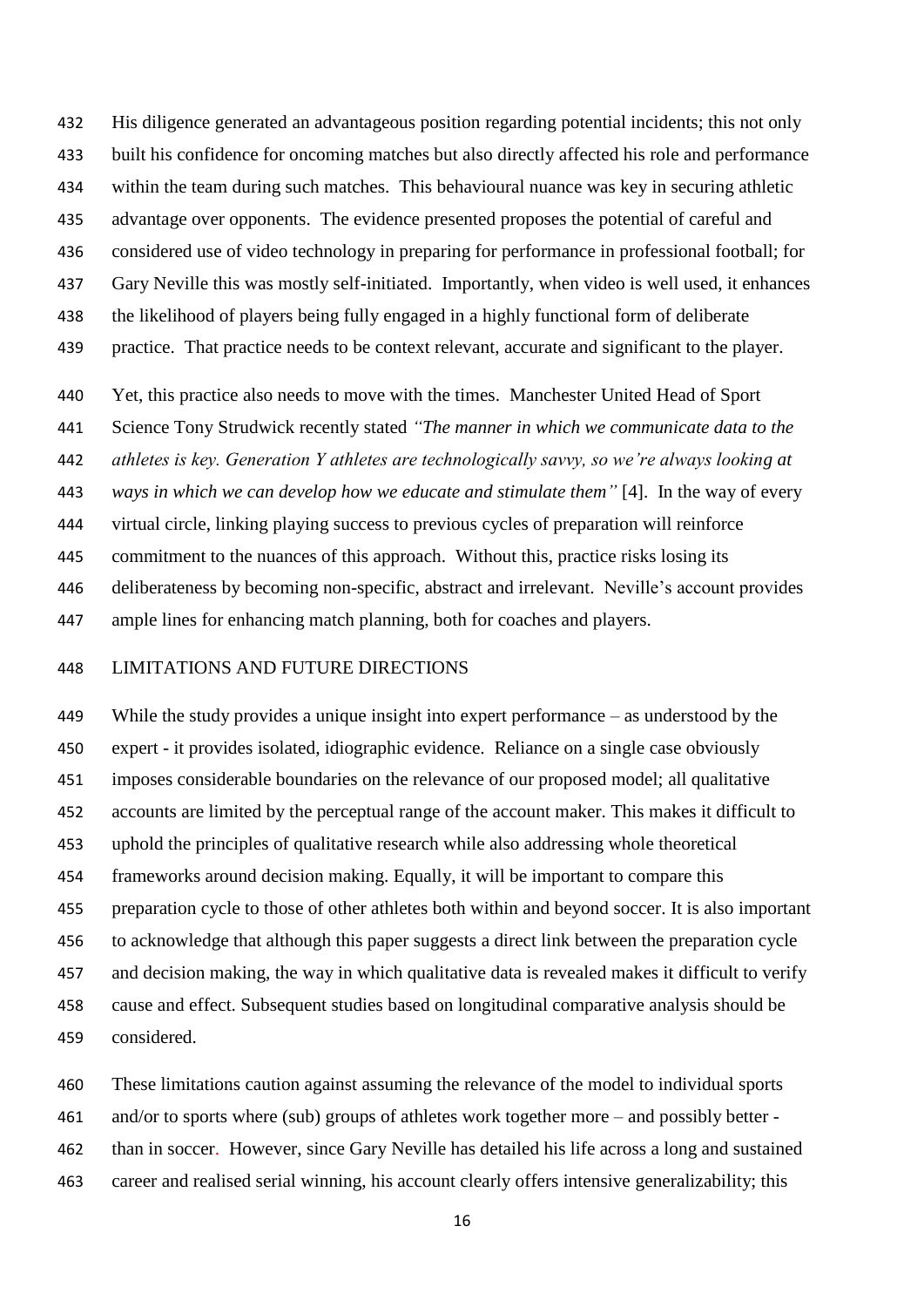represents the insider's detailed view of what contributed to this success throughout his journey. While the study provides rich data, established through an intensive process; not all expert athletes will be willing or able to do this to the required level. Therefore, and allowing for this being an unusual 'case' based on a demanding approach, replication will be important to establish the credibility of these outcomes.

 Further, subsequent studies, based on larger samples and longitudinal designs would establish extensive generalizability of issues detailed within this particular piece of work. They would also allow comparisons with other sports and/or performance domains, establish which of the behaviours are imperative elements of deliberate practice - versus those which merely coincide – and which have emerged in sequences of refinement. Given it's prominence in the current study; it may also be pertinent to conduct further studies on how video analysis is optimised by coaches, players and the interactions between these particular groups of people.

### *Conclusion*

 Existing academic research has little to say about how serial winners at the elite level achieve their success. This account, based on a serially successful player in professional football, underlines the cycle of preparation he developed, deployed and continued to refine. This cycle represents this players' unwitting realisation of 'deliberate practice'. Importantly the study shows the sequence running into a game, and highlights the nuanced ways in which video analysis was used and reused to fully grasp, and then physically practice, the demands that players in the impending match might impose on him. The study offers a template for coaches, players and performance technology providers to improve current practice to increase the likelihood of more successful outcomes. Gary Neville understood that preparation and due diligence were of paramount importance as the speed of the game increased and the number of incidents rose. His approach to preparation showed football as imposing multi-dimensional demands. These extensive demands are often inseparable in-the- moment of play, involving psychological and physical components that responded to his carefully constructed, experientially-based, version of deliberate practice.

#### **REFERENCES**

 [1] Reilly T, Williams, AM, Nevill, A and Franks, A. A multidisciplinary approach to talent identification in soccer. *Journal of Sports Sciences* 2000; 18: 695-702.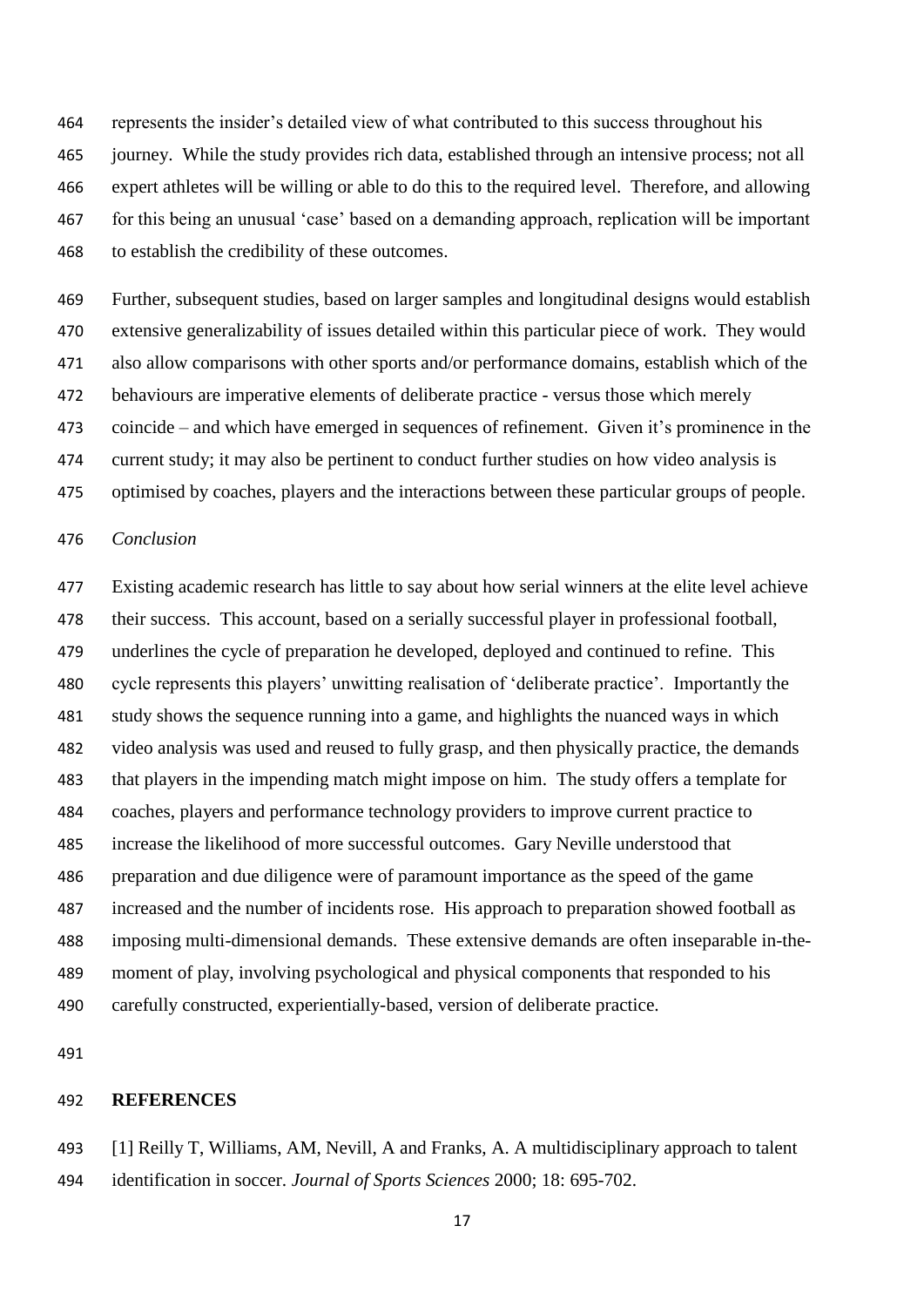- [2] Williams, AM and Reilly, TP. Talent identification and development in soccer. *Journal of Sport Sciences* 2000; 18: 657-667.
- [3] Marsh H. *Do no harm*. London: Orion Ltd, 2014.
- [4] Hancock D. Future of sport. *Performance* 201; 03: 54-56.
- [5] Williams, AM and Ward, P. Anticipations and decision making exploring new horizons.
- 500 In: Tenenbaum G and Eklund RC (eds) *Handbook of Sport Psychology*. 3<sup>rd</sup> ed. Hoboken,
- New Jersey: Wiley & Sons, 2007.
- [6] de Groot A.D. *Thought and choice in chess*. The Hague, The Netherlands: Mouton, 1978.
- [7] Simon HA and Chase WG. Skill in chess. *American Scientist* 1973; 61: 394-403.
- [8] Williams AM and Ericsson KA. Perceptual-cognitive expertise in sport: some

 considerations when applying the expert performance approach. *Human Movement Science* 2005; 24: 283-307.

- [9] Williams AM and Davids K. Declarative knowledge in sport: a biproduct of experience or a characteristic of expertise? *Journal of Sport and Exercise Psychology* 1995; 7(3): 259-275.
- [10] Ward P, Hodges NJ, Starkes LJ and Mark A. The road to excellence: deliberate practice
- and the development of expertise. *High Ability Studies* 2007; 18(2): 119-153.
- [11] Ericsson KA and Lehmann AC. Expert and exceptional performance: evidence of
- maximal adaptations to task constraints*. Annual Review of Psychology* 1996; 47: 273–305.
- [12] Ericsson KA, Krampe RTH and Tesch-Ro¨mer C. The role of deliberate practice in the
- acquisition of expert performance. *Psychological Review* 1993; 100: 363–406.
- [13] Ericsson KA. The development of elite performance and deliberate practice: an update
- from the perspective of the expert-performance approach. In: Starkes J and Ericsson KA.
- (eds.), *Expert Performance in Sport: Recent Advances in Research on Sport Expertise.*
- Champaign, IL: Human Kinetics, 2003, pp. 49-81.
- [14] Hambrick DZ, Oswald FL, Altmann EM, et al. Deliberate practice: is that all it takes to
- become an expert? *Intelligence* 2014; 45: 34-45.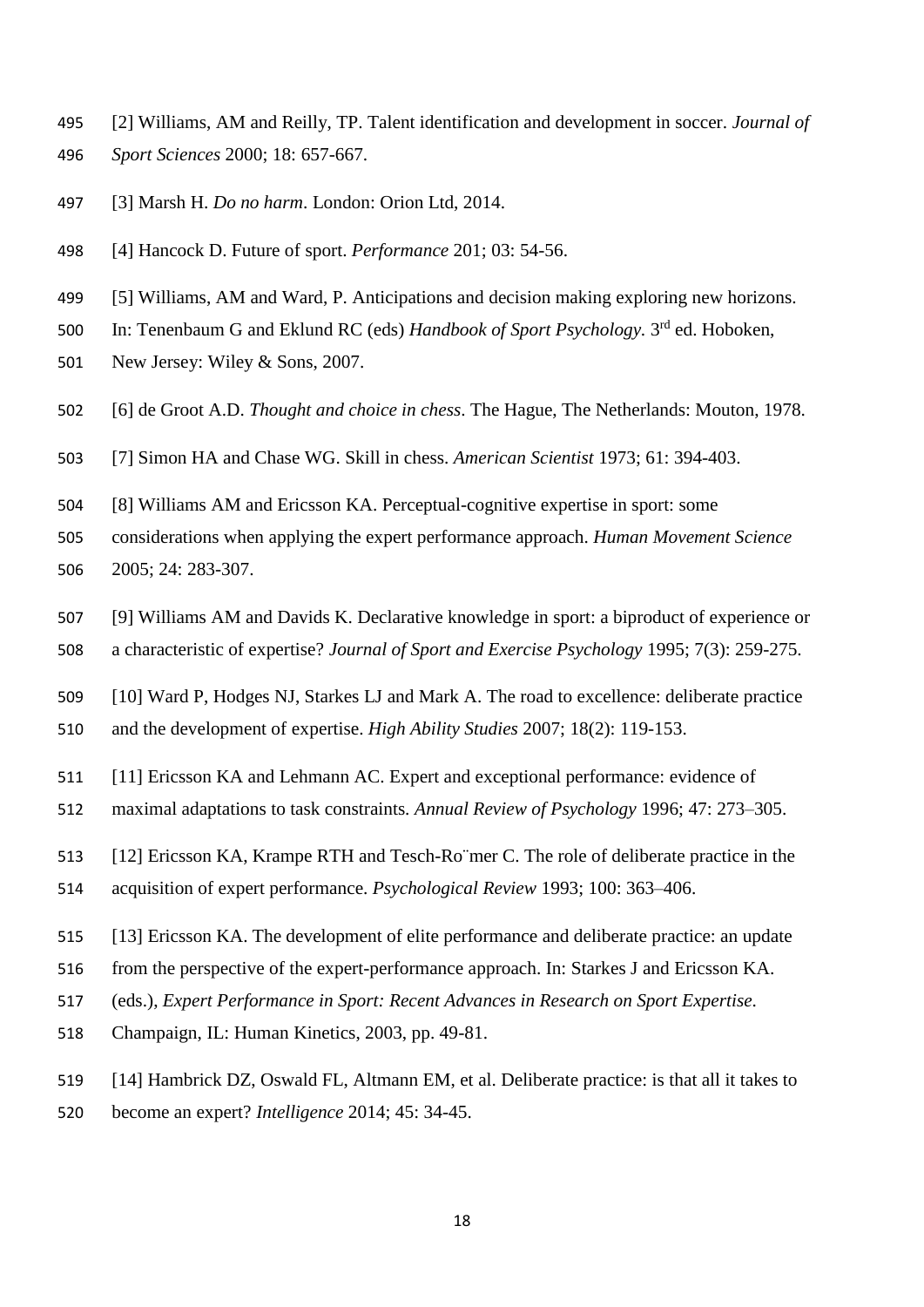- [15] Baker J, Cote J and Abernethy B. Learning from the experts: practice activities of expert decision makers in sport. *Research Quarterly for Exercise and Sport* 2003a: 74(3): 342-347.
- [16] Baker J, Cote J and Abernethy B. Sport-specific practice and the development of expert
- decision making in team ball sports. *Journal of Applied Sport Psychology* 2003b: 15: 12-25.
- [17] Ward P, Hodges NJ, Williams AM and Starkes JL. Deliberate practice and expert
- performance: defining the path to excellence. In: Williams AM and Hodges N (eds.) *Skill*
- *acquisition in sport: research, theory and practice*. London: Routledge, 2004, pp. 231-258.
- [18] Cotterill S. Pre-performance routines in sport: current understanding and future
- directions. *International Review of Sport and Exercise Psychology* 2010; 3(2): 132-153.
- [19] Côté J, Ericsson K and Law M. Tracing the development of athletes using retrospective
- interview methods: a proposed interview and validation procedure for reported information.
- *Journal of Applied Sport Psychology* 2005; 117: 1-20.
- [20] Kazdin AE. *Single-case research designs: methods for clinical and applied settings*. 2nd
- ed. New York: Oxford University Press, 2011.
- [21] Barker JB, McCarthy PJ and Jones MV and Moran AP. *Single-case research in sport*
- *and exercise psychology*. London: Routledge, 2011.
- [22] Hemmings B and Holder T. *Applied sports psychology: a case based approach*. Chichester, Wiley, 2009.
- 23] Reid K, Flowers P and Larkin M. Exploring lived experience: an introduction to
- interpretative phenomenological analysis*. The Psychologist* 2005; 18: 20-23.
- [24] Smith JA and Eatough, V. Interpretative phenomenological analysis. In: Breakwell GM,
- Hammond S, Fife-Schaw C and Smith JA (eds) *Research methods in psychology*. 3rd ed.
- London: Sage, 2006.
- [25] Denzin NK and Lincoln YS. Introduction: the discipline and practice of qualitative
- research. In: Denzin, N.K. and Lincoln, Y.S (eds) *Handbook of qualitative research*. 2nd ed.
- London: Sage Publications, 2000.
- [26] Smith JA. Beyond the divide between cognition and discourse: using interpretative
- phenomenological analysis in health psychology. *Psychology and Health* 1996; 11: 261–271.